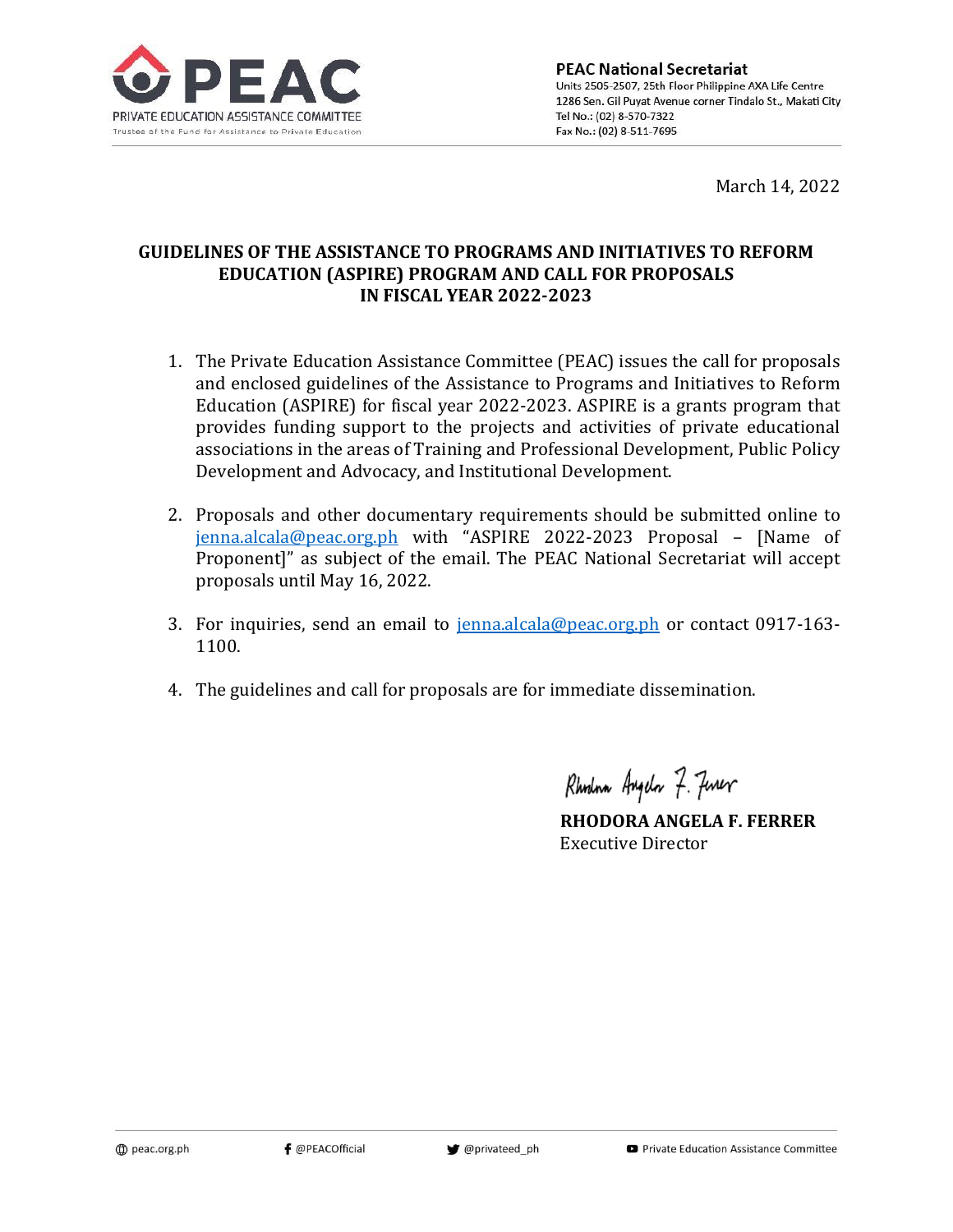

# **Assistance to Programs and Initiatives to Reform Education (ASPIRE)**

# **Grant Application Guidelines for Fiscal Year 2022-2023**

## **Introduction**

A robust education sector for the Philippines consists of a relevant, effective, and viable private schools and quality public schools. While it is the government's responsibility to provide free public education as a constitutional right, the government recognizes the complementary roles of private and public educational institutions in order for the country to achieve its education goals.

In Executive Order No. 156 that constituted the Fund for Assistance to Private Education (FAPE), a trust fund, and created the Private Education Assistance Committee (PEAC), trustee to manage the Fund, considerations were identified to guide decisions in granting funds to programs and projects of assistance to the private education sector, to wit:

- a. The project's contribution to improvement in the quality of Philippine education;
- b. The project's relation to a field of study or specialization of high priority for national growth;
- c. The significance of the contribution and potential contribution through the project, of the applying institution or association to educational needs in a specific geographic area or region in the Philippines;
- d. The amount of funds requested for the project as consistent with Fund assistance to as many institutions as possible; and
- e. An assessment of the institution's or association's past and current efforts to improve the quality of its education and that of its planning for the future.

## **Activities Covered by Grant**

The activities below are eligible for funding assistance. Implementation of the activities should be within the prescribed period (see Terms and Conditions of the Grant).

## **1. Training and Professional Development**

The PEAC shall support training and professional development activities for education practitioners in the private schools that contribute to school improvement efforts. The PEAC requires that proposed training activities for funding be open to all private schools, including non-affiliated private schools.

## **2. Public Policy Development and Advocacy**

The PEAC shall support public policy development and advocacy activities, such as policy research, consultations, presentations, government relations, and coalition building, to ensure critical engagement with government and other sectors, and to promote a policy environment that supports the development of private education.

### 3. **Institutional Development**

The PEAC shall support institutional activities that involve all member-schools or associations such as national conferences that address the issues and concerns of members and consequently contribute to improving educational delivery.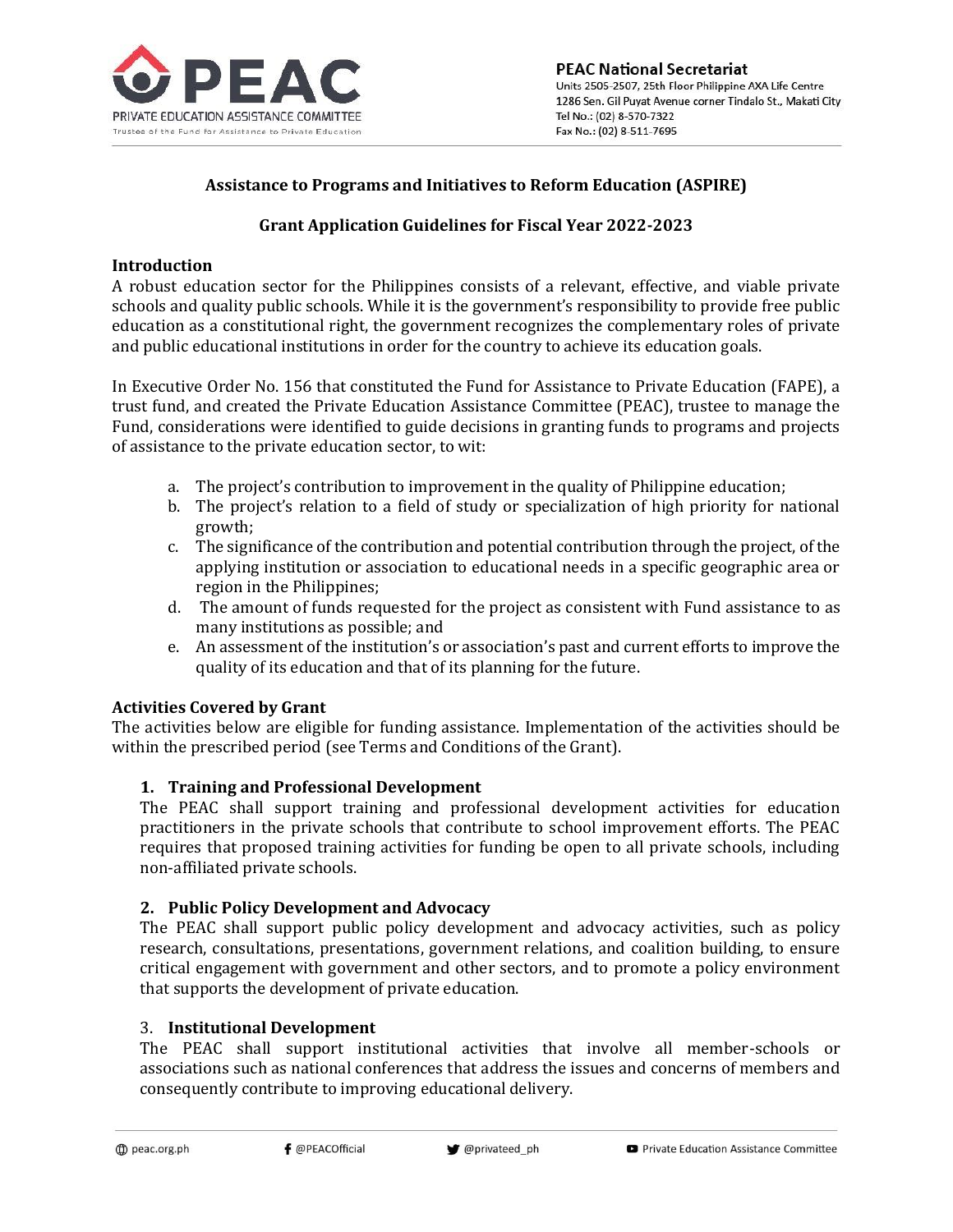

# **Eligibility Criteria for Proponents**

The proponent is a private educational association that has been in existence for at least three (3) years. It has a credible track record in pursuing the improvement of its members and in responding to the educational needs of their region or specialization and thereby contributes to the improvement in the quality of Philippine education.

### **Application Requirements**

- Cover letter addressed to the PEAC Executive Director and signed by the President of the association
- Project Proposal (refer to the Project Proposal Guidelines)
- Itemized Budget
- Photocopy of SEC Registration\*
- Photocopy of BIR Registration (BIR Form 2303)<sup>\*</sup> Photocopy of BIR Tax Exemption Certificate, if applicable\*

\*for new applicants only

All requirements should be submitted to Jenna Alcala of the Communications and Research Unit, PEAC National Secretariat at jenna.alcala@peac.org.ph. Please indicate "ASPIRE 2022-2023 Proposal – [Name of Proponent]" as subject of the email.)

The ASPIRE Vetting Committee may also request other requirements from the proponents.

### **Deadline for Submission of Proposals**

Proposals must be sent to the PEAC Secretariat no later than May 16, 2022.

### **Evaluation of Proposals**

The ASPIRE Vetting Committee is an ad hoc group chaired by the PEAC Executive Director and composed of members who shall be individuals representing private educational associations. They are nominated by their respective association presidents and confirmed by the PEAC.

Individuals who represent the private education sector in the PEAC, as the approving authority of recommendations from the Vetting Committee, are excluded from membership of the Vetting Committee.

The members of the Vetting Committee are expected to have a deep knowledge of the issues and concerns of the private education sector. They review and recommend the grant application guidelines, the proposals from the proponents, and the amounts of grants to support favorably reviewed proposals for the approval of the PEAC.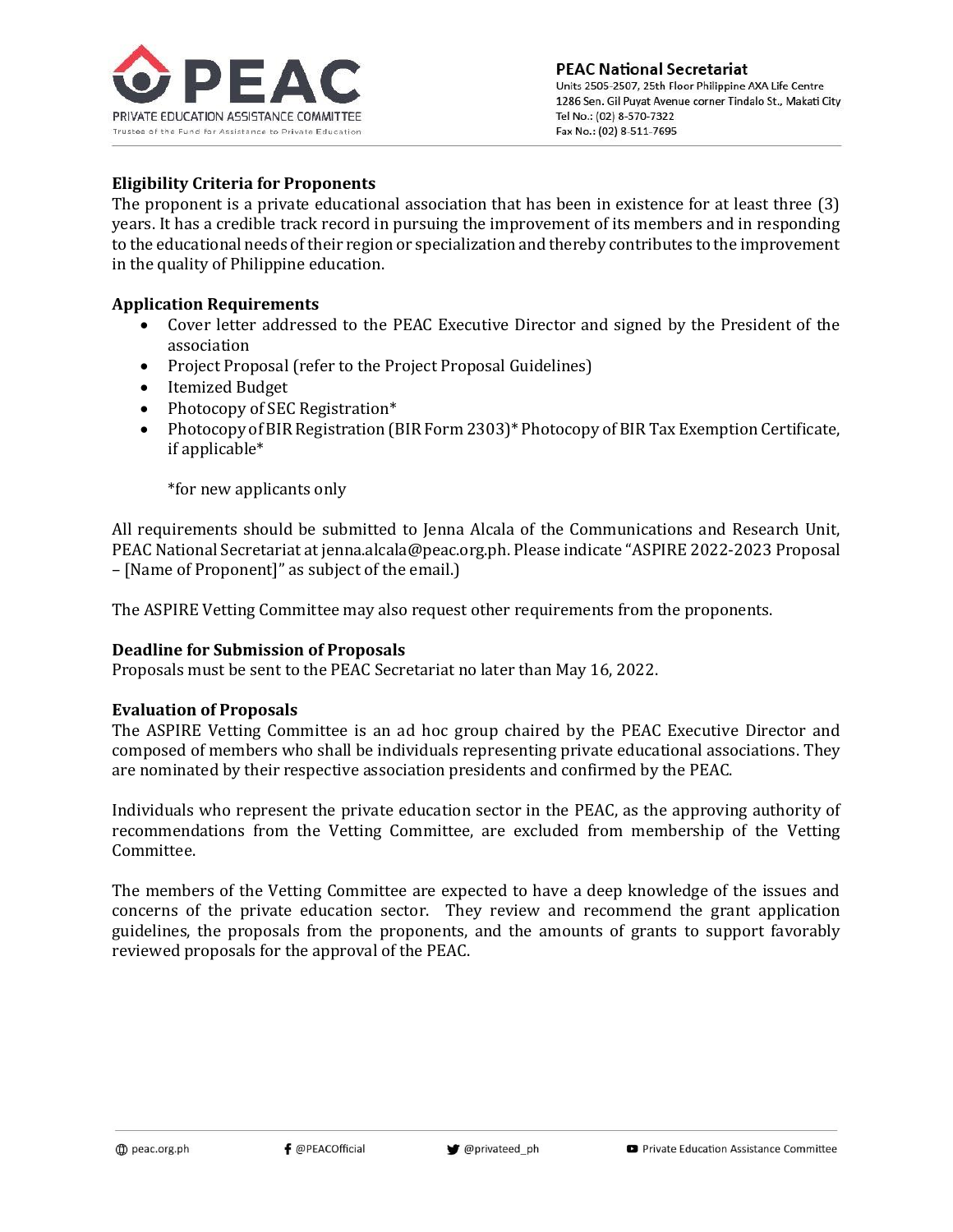

In the prioritization of proposals to be supported in view of the limited funds, the Vetting Committee will be guided by the following criteria:

| Criteria                       | <b>Guide Questions</b>                                           |  |
|--------------------------------|------------------------------------------------------------------|--|
| Relevance of the project       | Does the project identify the target beneficiaries and their     |  |
|                                | needs that the project intends to address?                       |  |
|                                | Are the project objectives and expected outcomes clearly         |  |
|                                | defined and relevant to the target beneficiaries?                |  |
| Feasibility and adequacy of    | Are the proposed outputs and/or activities clear, adequate, and  |  |
| proposed outputs and/or        | realistic in achieving the project objectives?                   |  |
| activities                     | Is the project or aspect of it applied for grant coverage doable |  |
|                                | within the grant period?                                         |  |
| Potential effectiveness of the | Does the project allow the development and/or transfer of        |  |
| project                        | knowledge, skills, and technologies to the intended              |  |
|                                | beneficiaries?                                                   |  |
|                                | Does the initiative have the potential to contribute to          |  |
|                                | improving or uplifting the conditions of the intended            |  |
|                                | beneficiaries?                                                   |  |

## **Grant Coverage**

To provide assistance to as many eligible proponents as possible, the grant shall be limited to the honoraria for all persons involved in the project.

The actual amount of the grant to be provided to favorably reviewed proposals will depend on the availability of funds.

## **Terms and Conditions of the Grant**

The grant has the following terms and conditions:

- The PEAC should be acknowledged during the activity and its official logo should be incorporated in the communication and promotional materials for the activity.
- The projects supported under the program should be implemented within the fiscal year of the grant award. For fiscal year 2022-2023, the period is from June 2022 to May 2023.
- Realignment of the grant to other activities other than the ones submitted to the call for proposals is strongly discouraged.
- Approved projects under the Training and Professional Development should be open to all concerned private educational institutions.
- The release of the grant and the amount of the tranches is based on the indicated implementation dates of the approved projects.
- A technical report in the prescribed template should be submitted to the Communications and Research Unit of the PEAC National Secretariat after the implementation of the projects.
- For the liquidation of the grant amount released, a financial report supported by original official/acknowledgment receipts should be submitted and any unexpended amount should be returned to the Finance Unit of the PEAC National Secretariat. For monitoring purposes, an email is to be sent informing the Communications and Research Unit (cc Finance Unit) when the financial report has been submitted.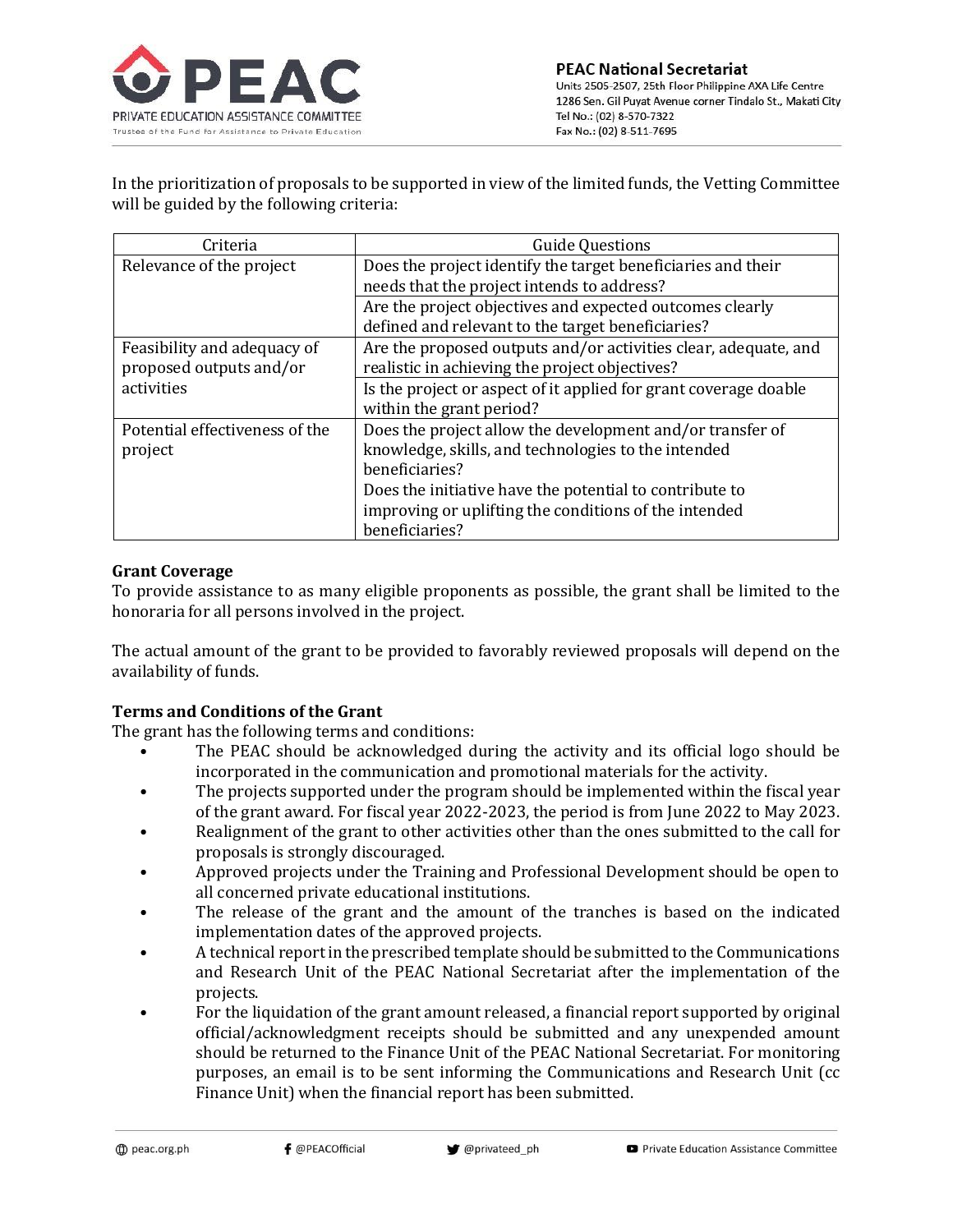

| Grant   | Period Covered  | <b>Required Document</b> | Deadline of             |
|---------|-----------------|--------------------------|-------------------------|
|         | (Implementation | for Release of Amount    | Submission              |
|         | Dates)          |                          |                         |
| First   | June-December   | signed letter of         | December 15             |
| Tranche |                 | agreement (LOA)          | <b>Technical Report</b> |
|         |                 |                          | <b>Financial Report</b> |
| Second  | January-May     | Financial report of the  | May 31                  |
| Tranche |                 | first tranche            | <b>Technical Report</b> |
|         |                 |                          | <b>Financial Report</b> |

- Any unreleased amount of the approved grant shall be forfeited for any of the following reasons: technical report is not submitted; financial report of the first tranche/full grant amount is not submitted; and proposed activities are not implemented within the prescribed period.
- Non-compliance with the terms and conditions of the grant may result in the non-release of the approved grant until submission of the technical report and/or financial report of the full amount of the grant in the previous fiscal year.

### **Execution of Grant**

Successful proponents will be notified through email. A letter of agreement (LOA) will be sent for the signature of the President of the proponent. The PEAC National Secretariat will process the release of the grant as indicated in the signed LOA.

### **Monitoring and Evaluation**

The proponents shall provide the PEAC National Secretariat with the necessary data for the monitoring and evaluation of projects implemented. The table below shall serve as guide in the data collection.

| Area              | Number of | Number of   | Outputs                                |
|-------------------|-----------|-------------|----------------------------------------|
|                   | Approved  | Projects    |                                        |
|                   | Projects  | Implemented |                                        |
| Training and      |           |             | Number of                              |
| Development       |           |             | teachers/administrators/school         |
|                   |           |             | personnel trained                      |
|                   |           |             | Number of schools that participated in |
|                   |           |             | the training                           |
| Institutional     |           |             | Number of member-schools that          |
| Development       |           |             | benefitted from the initiative         |
| Public Policy and |           |             | Number of policies/advocacies          |
| Development       |           |             | promoted                               |